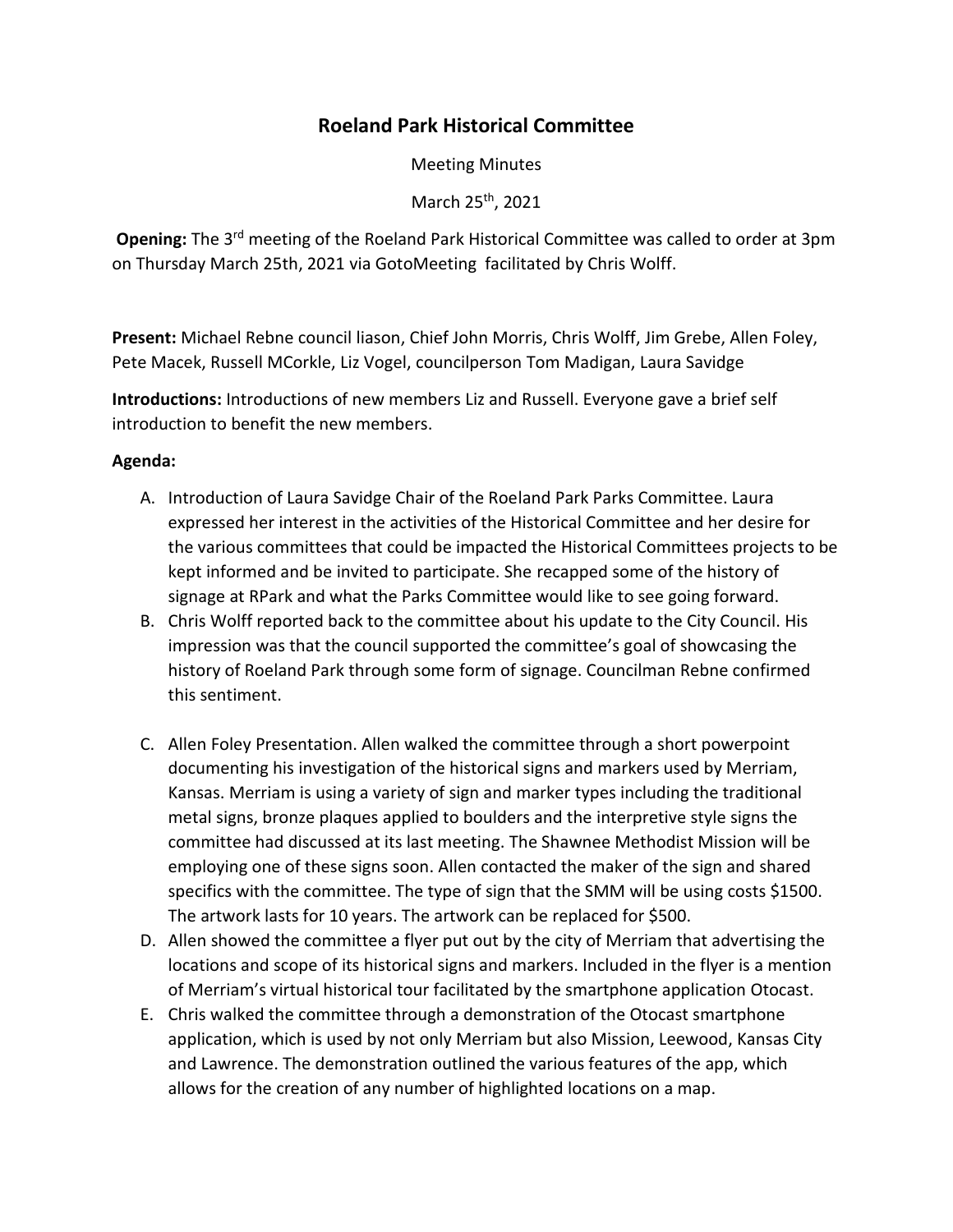Once a highlighted location is clicked it opens up a multimedia description of that location. Text can be added to describe the location. Within that text it is possible to provide web links to further content if desired. Photographs can also be added to the description and it is possible to scroll through the photographs. It is also possible to add a voice over narration that compliments the text and the photographs.

 Some communities such as Leawood and Lawrence are using the App to facilitate a virtual tour of public artwork. In their tours the location of the artwork is highlighted with a text description, photographs and a voice narration from the artist that describes the piece. Some communities such as Mission and Merriam have created virtual historical tours on the App. In these tours the locations are highlighted with a text description, historic photographs of the location and a voiceover narration by community members.

 The cost of such a virtual tour through Otocast would be \$125 per location and that includes setup and maintenance for one year. After that yearly maintenance would be \$60 per location. The service comes with analytics that would allow the city to gage usage of the App.

F. Discussion. The committee discussed the various options of signage and the idea of a virtual tour. It was agreed that the idea of a virtual tour was worth pursuing in addition to the placement of physical signs. There was discussion of its use not only for a historical tour but also to showcase the city's outdoor artwork. Such a project would cross the boundary into the work of multiple city committees and there would be a need to create liaisons with the other committees.

 The consensus of the committee leaned towards the installation of the traditional metal signs, which are used by our neighboring communities of Merriam, Westport and Kansas City. These two projects would allow the city to showcase its history both in the traditional manner and in a manner that would perhaps be more accessible to the younger generation and those more technologically inclined.

- F. A brief discussion was had about the need for the committee to create a brand for this project. This would include a logo that could be placed on signage or any other material created by the committee. This way, if the city changes its logo in the future it won't make the signage or other materials appear outdated. It was requested that committee members think about this and bring ideas to the next meeting
- G. Councilperson Madigan expressed concern over the size of the committee and felt it may be too large. He intended to look into the matter. A creative solution may have to be sought.